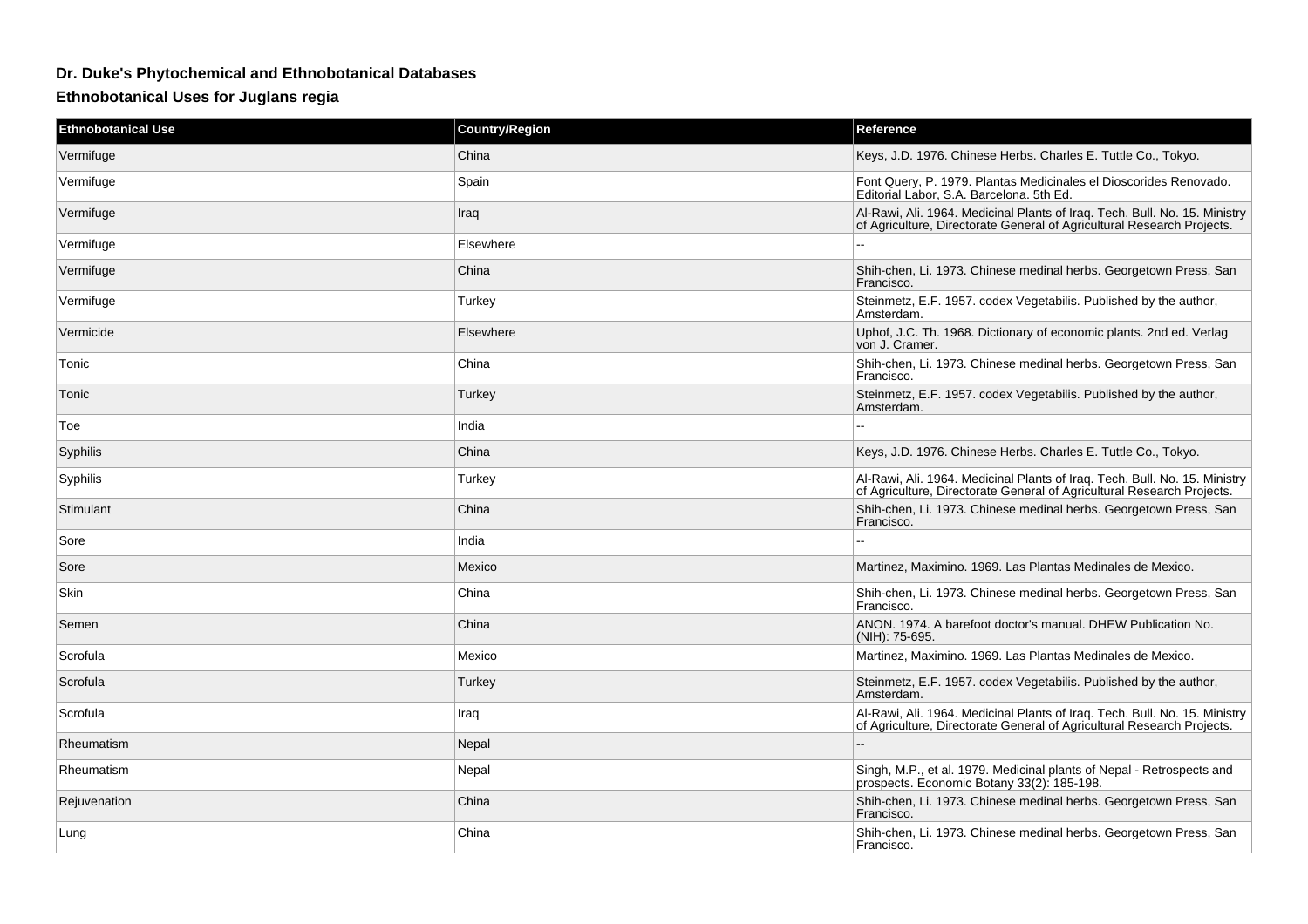| <b>Ethnobotanical Use</b> | <b>Country/Region</b> | Reference                                                                                                                                            |
|---------------------------|-----------------------|------------------------------------------------------------------------------------------------------------------------------------------------------|
| Lithontriptic             | China                 | Shih-chen, Li. 1973. Chinese medinal herbs. Georgetown Press, San<br>Francisco.                                                                      |
| Leucorrhea                | Mexico                | Martinez, Maximino. 1969. Las Plantas Medinales de Mexico.                                                                                           |
| Leg                       | China                 | ANON. 1974. A barefoot doctor's manual. DHEW Publication No.<br>(NIH): 75-695.                                                                       |
| Laxative                  | China                 | ANON. 1974. A barefoot doctor's manual. DHEW Publication No.<br>(NIH): 75-695.                                                                       |
| Laxative                  | Turkey                | Steinmetz, E.F. 1957. codex Vegetabilis. Published by the author,<br>Amsterdam.                                                                      |
| Laxative                  | China                 | Keys, J.D. 1976. Chinese Herbs. Charles E. Tuttle Co., Tokyo.                                                                                        |
| Kidney                    | China                 | ANON. 1974. A barefoot doctor's manual. DHEW Publication No.<br>(NIH): 75-695.                                                                       |
| Kidney                    | China                 | Shih-chen, Li. 1973. Chinese medinal herbs. Georgetown Press, San<br>Francisco.                                                                      |
| Intoxication              | China                 | Shih-chen, Li. 1973. Chinese medinal herbs. Georgetown Press, San<br>Francisco.                                                                      |
| Intestine                 | China                 | Shih-chen, Li. 1973. Chinese medinal herbs. Georgetown Press, San<br>Francisco.                                                                      |
| Intellect                 | Turkey                | Steinmetz, E.F. 1957. codex Vegetabilis. Published by the author,<br>Amsterdam.                                                                      |
| Intellect                 | Turkey                | Al-Rawi, Ali. 1964. Medicinal Plants of Iraq. Tech. Bull. No. 15. Ministry<br>of Agriculture, Directorate General of Agricultural Research Projects. |
| Insecticide               | India                 |                                                                                                                                                      |
| Inflammation              | China                 | ANON. 1974. A barefoot doctor's manual. DHEW Publication No.<br>(NIH): 75-695.                                                                       |
| Impotency                 | China                 | ANON. 1974. A barefoot doctor's manual. DHEW Publication No.<br>(NIH): 75-695.                                                                       |
| Hemostat                  | Turkey                | Steinmetz, E.F. 1957. codex Vegetabilis. Published by the author,<br>Amsterdam.                                                                      |
| Heartburn                 | China                 | Shih-chen, Li. 1973. Chinese medinal herbs. Georgetown Press, San<br>Francisco.                                                                      |
| Hairblack                 | China                 | Shih-chen, Li. 1973. Chinese medinal herbs. Georgetown Press, San<br>Francisco.                                                                      |
| Favus                     | China                 | Shih-chen, Li. 1973. Chinese medinal herbs. Georgetown Press, San<br>Francisco.                                                                      |
| Ejaculation               | China                 | ANON. 1974. A barefoot doctor's manual. DHEW Publication No.<br>(NIH): 75-695.                                                                       |
| Eczema                    | China                 | Shih-chen, Li. 1973. Chinese medinal herbs. Georgetown Press, San<br>Francisco.                                                                      |
| Dysentery                 | China                 | Shih-chen, Li. 1973. Chinese medinal herbs. Georgetown Press, San<br>Francisco.                                                                      |
| Diuretic                  | China                 | Shih-chen, Li. 1973. Chinese medinal herbs. Georgetown Press, San<br>Francisco.                                                                      |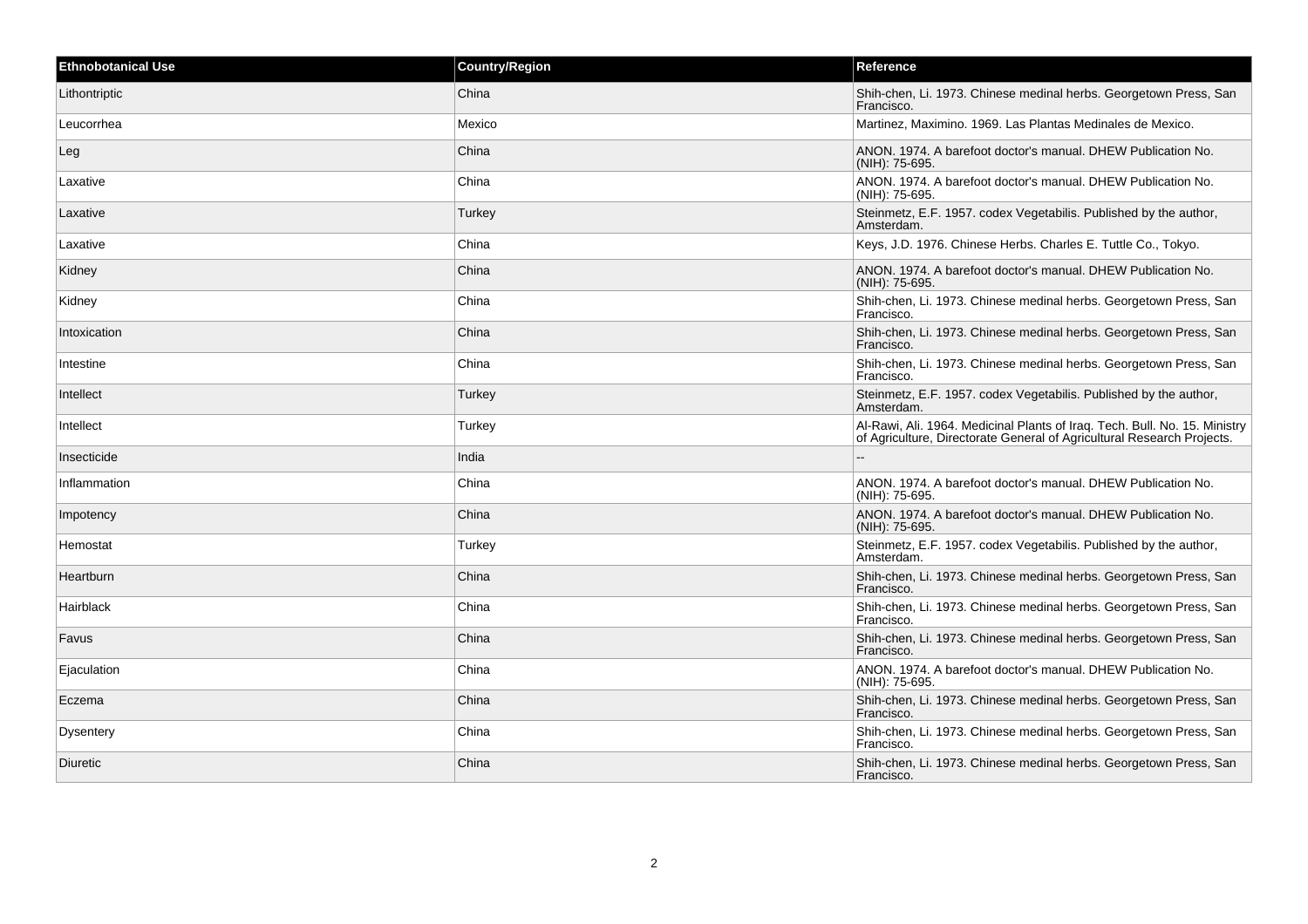| <b>Ethnobotanical Use</b> | <b>Country/Region</b> | Reference                                                                                                           |
|---------------------------|-----------------------|---------------------------------------------------------------------------------------------------------------------|
| Digestive                 | Turkey                | Steinmetz, E.F. 1957. codex Vegetabilis. Published by the author,<br>Amsterdam.                                     |
| Detergent                 | Turkey                | Steinmetz, E.F. 1957. codex Vegetabilis. Published by the author,<br>Amsterdam.                                     |
| Depurative                | Turkey                | Steinmetz, E.F. 1957. codex Vegetabilis. Published by the author,<br>Amsterdam.                                     |
| Depurative                | China                 | Keys, J.D. 1976. Chinese Herbs. Charles E. Tuttle Co., Tokyo.                                                       |
| Depurative                | Mexico                | Martinez, Maximino. 1969. Las Plantas Medinales de Mexico.                                                          |
| Dentifrice                | India                 |                                                                                                                     |
| Cough                     | China                 | ANON. 1974. A barefoot doctor's manual. DHEW Publication No.<br>(NIH): 75-695.                                      |
| Conjunctivitis            | China                 | Keys, J.D. 1976. Chinese Herbs. Charles E. Tuttle Co., Tokyo.                                                       |
| Colic                     | China                 | Shih-chen, Li. 1973. Chinese medinal herbs. Georgetown Press, San<br>Francisco.                                     |
| Cholagogue                | Turkey                | Steinmetz, E.F. 1957. codex Vegetabilis. Published by the author,<br>Amsterdam.                                     |
| Chancre                   | China                 | Shih-chen, Li. 1973. Chinese medinal herbs. Georgetown Press, San<br>Francisco.                                     |
| Cancer(Cervix)            | China                 | Yey, S.D.J. 1973. Anticancer Chinese Herbal Medicines. Maerican<br>Journal of Chinese Medicine 1(2): 271-274.       |
| Cancer(Breast)            | China                 | Hartwell, J.L. 1967-71. Plants used against cancer. A survey. Lloydia<br>30-34.                                     |
| Caligo                    | Turkey                | Steinmetz, E.F. 1957. codex Vegetabilis. Published by the author,<br>Amsterdam.                                     |
| <b>Bactericide</b>        | Elsewhere             | $\sim$                                                                                                              |
| Astringent                | Turkey                | Steinmetz, E.F. 1957. codex Vegetabilis. Published by the author,<br>Amsterdam.                                     |
| Astringent                | China                 | Shih-chen, Li. 1973. Chinese medinal herbs. Georgetown Press, San<br>Francisco.                                     |
| Astringent                | Elsewhere             | Uphof, J.C. Th. 1968. Dictionary of economic plants. 2nd ed. Verlag<br>von J. Cramer.                               |
| Aphthae                   | Mexico                | Martinez, Maximino. 1969. Las Plantas Medinales de Mexico.                                                          |
| Antiscrophulosum          | Elsewhere             | Uphof, J.C. Th. 1968. Dictionary of economic plants. 2nd ed. Verlag<br>von J. Cramer.                               |
| Anthrax                   | Mexico                | Martinez, Maximino. 1969. Las Plantas Medinales de Mexico.                                                          |
| Anthelminthic             | Nepal                 |                                                                                                                     |
| Anthelminthic             | Nepal                 | Singh, M.P., et al. 1979. Medicinal plants of Nepal - Retrospects and<br>prospects. Economic Botany 33(2): 185-198. |
| Anodyne                   | China                 | ANON. 1974. A barefoot doctor's manual. DHEW Publication No.<br>(NIH): 75-695.                                      |